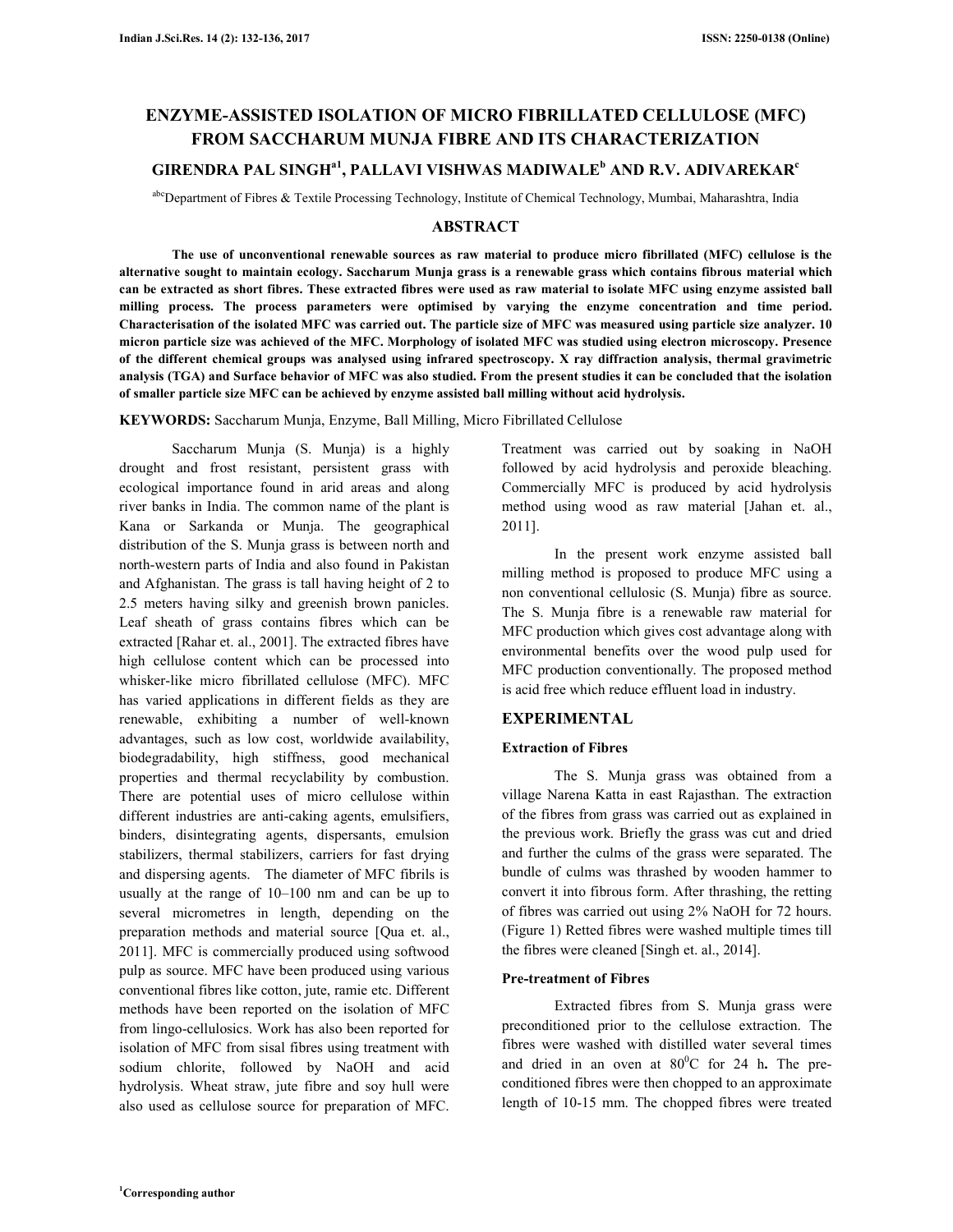with 5 M caustic solution at 80°C for 4 hours with continuous agitation followed by repeated washing to remove residual alkali. Further bleaching of fibres was done with 3g/l hydrogen peroxide solution at 10.5pH for 1 hour at 55 °C followed by repeated washing.

#### **Isolation of Micro Fibrillated Cellulose (MFC)**

 Cellulase (Commercial Name: Cellusoft) enzyme was procured from Sarex Chemicals Ltd Mumbai. Pre treated fibres were soaked in different concentrations of enzyme solution at  $45-55^{\circ}$ C for 5 mins. These fibres along with enzyme solution were transferred to ball milling machine for milling. The milling was done at 3000rpm using ceramic balls at 45-  $55^0C$ .

 The optimization of the treatment condition was carried out. Milling of the fibres was carried out for various time periods and varied enzyme concentration. As the treatment time increased, the reduction in particle size was recorded. However, the increasing enzyme concentration did not have significance effect in particle size reduction during milling. 2 % enzyme concentration was optimised for further MFC production. Post milling, slurry of MFC was diluted with distilled water heated to deactivate enzyme. This solution was then centrifuged at 6000rpm for 10 min. The centrifuged solution is freeze dried to get MFC in powder form. Further, the characterisation of the powdered MFC is conducted.



**Figure 1: Isolation of MFC from S. Munja fibre** 

#### **Characterization**

#### **Particle Size Analysis**

 The MFC dispersion was prepared in water with the ratio of  $1:100 \, (w/v)$  and ultra-sonicated for 5 min in an ultrasonic bath. Particle size was measured using Cilas 1064, France particle size analyser.

# **Fourier Transform Infrared Spectrophotometer (FTIR) Analysis**

The FTIR spectra of MFC samples were recorded in the  $4000 - 500$  cm<sup>-1</sup>region on a Shimadzu 8400S FT-IR instrument with 32 scans in each case at a resolution of  $4 \text{ cm}^{-1}$ .

# **Thermo-gravimetric Analysis (TGA)**

 The thermal behaviour of isolated MFC samples was analysed using SHIMADZU DTG-60H. Sample weighing 5mg was analysed under a nitrogen atmosphere with 100 ml /min of gas flow rate, heating rate of 10°C/min, and a temperature range from 25 to 500°C.

#### **X-ray Diffraction Analysis (XRD)**

 The X-ray diffraction analysis of MFC samples was carried out on Shimadzu XRD 6100 at 40 kV and 30 mA. The experiments were performed in symmetrical reflection mode with Cu Kα radiation ( $λ =$ 1.5405 Å). Crystalline index (CI) was evaluated by Segal methods using Equations (1) where I002 is the largest intensity of the peak corresponding to the plane in the sample at 2 $\theta$  angle in the range of 22∘ –23∘ representing crystalline material and Iam is the intensity of diffraction of the crystalline material, which is taken at an angle of about 18◦ 2θ in the valley among the peaks with minimum intensity representing amorphous material in the cellulose fibre.

$$
ICr = \frac{1002 - \text{lam}}{1002} \times 100 \quad \dots \dots \dots \dots \dots \dots \quad \text{Eq. (1)}
$$

 The crystallite size (CS) of the MFC was determined by the following Scherrer's formula:

$$
CS = K\lambda / \beta \cos \theta \tag{2}
$$

Where "K"=1 is Scherrer's constant, " $\beta$ " is the peak's full-width at half-maximum and "λ" is the wavelength of the radiation [Terinte et. al., 2011].

#### **Scanning Electron Microscope (SEM)**

 Surface morphology of isolated MFC samples were studied using JEOL Scanning Electron Microscope Model number JSM 5400, JEOL ltd. Japan.

#### **RESULTS AND DISCUSSION**

#### **Particle Size Analysis**

 The particle sizes were measured by light scattering method. This method cannot be related to the crystals diameter and length dimensions of their bundles. Figure 2 represents the particle size distributions of various ball-milled MFC samples for different enzyme concentrations. Slight reduction in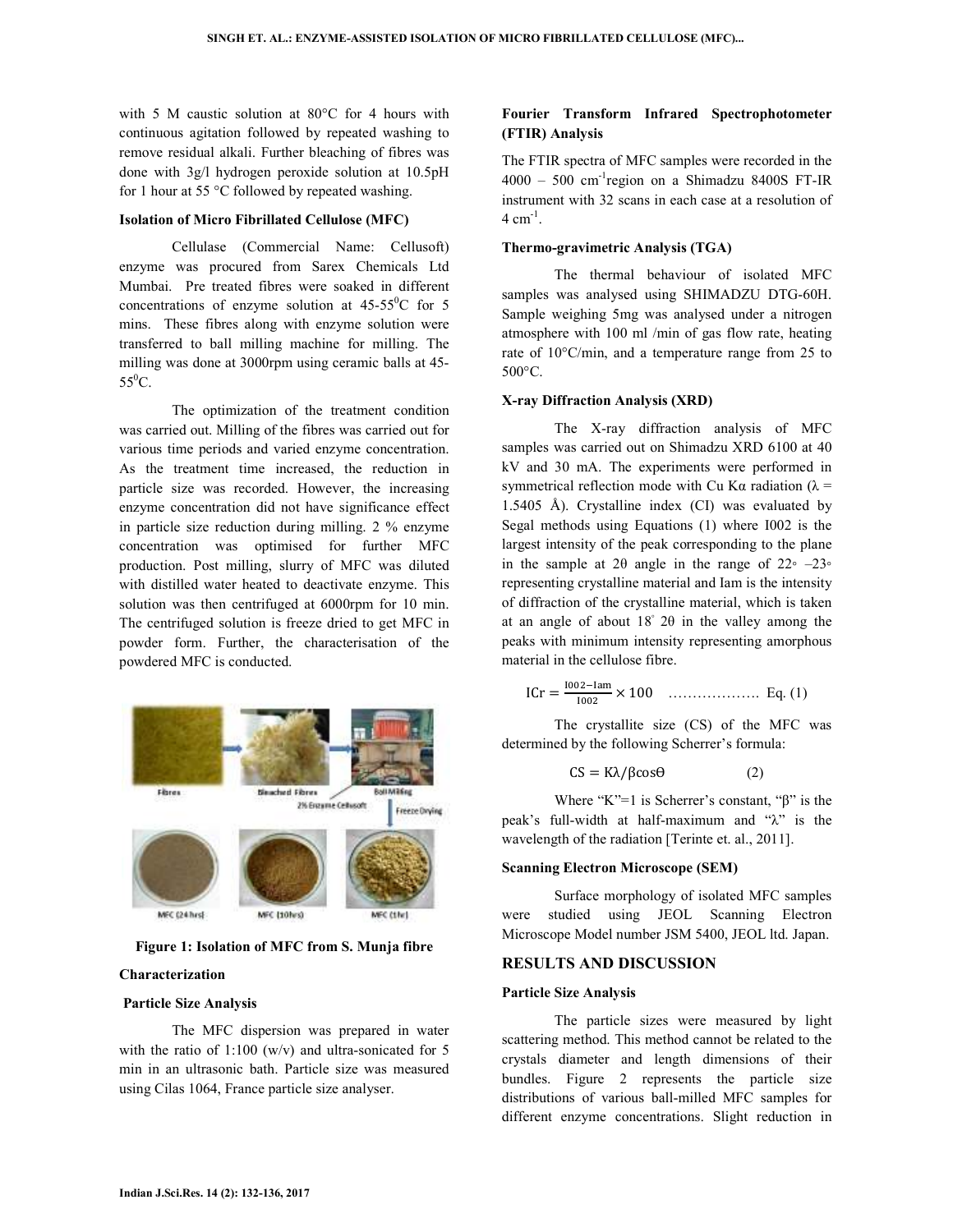particle size was observed for the initial period between particle size was observed for the initial period between  $1 - 2$  hours but as the treatment time is increased the reduction in particle size was very significant. As the treatment time increased, the swelling of fibres occurred which caused easy access to enzyme to act on the fibres. The particle size of up to  $8 - 10$  µm was achieved after 24 hrs of treatment for irrespective of the concentration of enzymes. Thus it can be concluded that increasing concentration of enzyme does not have significant effect on particle size reduction. However as the time of treatment increased the particle size was reduced significantly. ibres occurred<br>to act on the<br>10 µm was concentration of enzymes. Thus it can be concl<br>increasing concentration of enzyme does<br>significant effect on particle size reduction. Ho<br>the time of treatment increased the particle



**Figure 2: Effect of Milling Time on Particle Size Of MCF Figure 2: Effect of Milling Time on Particle Size Of**<br>MCF<br>**Fourier Transform Infrared Spectrophotometer** 

# **(FTIR) Analysis**

 Fourier Transform Infra-Red spectroscopy of various isolated MFCs was carried out (Figure 3). All samples showed the presence of two main transmittance regions; the first one at low wavelengths in the range  $700-1,800$  cm<sup>-1</sup>, and the second one at higher wavelengths corresponding to the range 2,700–3,500 cm-1 approximately. In addition, due to the presence of functional groups such as  $-O-CH_3$ ,  $C-O-C$  and aromatic functional groups such as -O-CH<sub>3</sub>, C–O–C and aromatic C-C, peaks in the region between 1830 cm<sup>-1</sup> and 1730  $cm^{-1}$  were observed. There is no change in the functional groups during the treatment. Thus, FTIR spectra of the samples did not show any difference for the different MFC samples. Fourier Transform Infra-Red spectroscopy of isolated MFCs was carried out (Figure 3). All showed the presence of two main transmittance the first one at low wavelengths in the range  $200 \text{ cm}^{-1}$ , and the second one at hi



# **X-ray Diffraction Analysis (XRD) FTIR ray Diffraction**

**Example 18:**<br> **Example 19:**<br> **Example 19:**<br> **Example 19:**<br> **Example 19:**<br> **Example 19:**<br> **Example 19:**<br> **Example 19:**<br> **Example 19:**<br> **Example 19:**<br> **Example 19:**<br> **Example 19:**<br> **Example 19:**<br> **Example 19:**<br> **Example 19**  The XRD patterns of ball-milled MFC samples are depicted in the figure 4. The intensity of the crystalline peak decreases with increasing time of treatment. The relative crystallinity index was also calculated for all samples using Segal's method. The crystallinity index of MFC reduced substantially from 64.1% for the 1 hour treated sample to 48.38% for the 10 hours ball-milled sample and 38.23% for 24 hours ball-milled sample. It is predicted that the cellulose structures are transformed into amorphous ce structures. The crystal size (CS) of 1hour treated sample was found 2.82 nm whereas CS of 10hours and 24hours treated sample was found 1.88nm and 1.41nm respectively. Mechanical ball milling of MFC decrease the particle size and CS and thus, incre amorphous content in MFC. The hydrogen bonding in the cellulose is weakened due to the mechanical action during the ball milling. Thus there is decrease in crystallinity and amorphous cellulose higher than the fibre [Yu and Wu, 2011]. The XRD patterns of ball-milled MFC samples<br>are depicted in the figure 4. The intensity of the<br>crystalline peak decreases with increasing time of<br>treatment. The relative crystallinity index was also<br>calculated for all samp was found 2.82 nm whereas CS of 10hours and 24hours<br>treated sample was found 1.88nm and 1.41nm<br>respectively. Mechanical ball milling of MFC decrease<br>the particle size and CS and thus, increase the ontent in MFC. The hydrogen bonding in<br>is weakened due to the mechanical action<br>all milling. Thus there is decrease in<br>nd amorphous cellulose content in MFC is



**Figure 4: X-ray Diffraction Analysis (XRD) ray**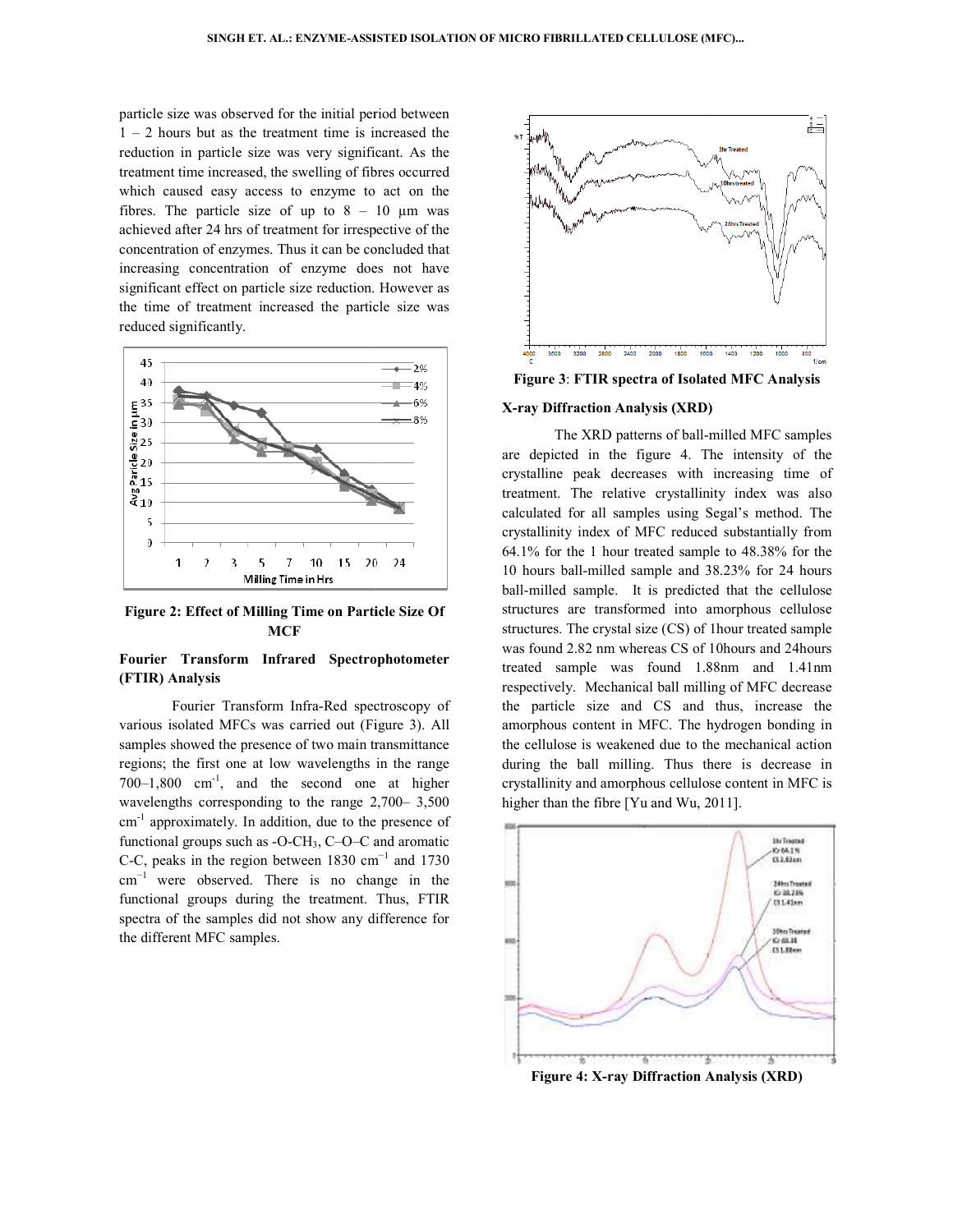#### **Thermo-gravimetric Analysis (TGA)**

 The initial weight loss of MFC samples occurred below 100<sup>0</sup> C regardless of their treatment. All the lingo-cellulosic fibres have hydrophilic character hence the initial weight loss occurs due to the vapourization of the moisture content. Further weight loss is due to the degradation of the cellulose in MFC [Johar et. al., 2012]. In 1 hour treated sample, 10% weight loss was observed at  $206^{\circ}$ C however, in samples where the treatment time was 10 hours and 24 hours, same weight loss was observed at  $238^{\circ}$ C and  $240^{\circ}$ C respectively. At higher temperatures, a sharper weight drop is observed. 50% weight loss was observed at 342◦C, 352◦C and 370◦C for 1 hour, 10 hours and 24 hours treated samples respectively. Thus the thermal degradation temperature increased as the treatment time increased, although crystalline index showed a decreasing trend as the treatment time increased. Thermal degradation temperature depends on the degree of polymerisation, orientation of molecular chains and the crystalline index of the material. The authors proposed a probability of the As the treatment time increases the effect of the shearing action during the mechanical agitation in ball milling increases. This may lead to increased orientation in amorphous region and thus the thermal stability.





#### **Scanning Electron Microscope (SEM)**

 The surface morphology of MFC was studied with a scanning electron microscope. The SEM images recorded are shown in figure 5. In the samples having the treatment time of 1 hour, it can be seen that MFC retains its rod like fibrous shape (Fig a. & b.). As milling time increased up to 10 hours and 24 hours MFC became irregular in shape. This can be attributed to mechanical action of ball milling. Due to ball milling the rod shaped micro cellulose is continuously exerted to mechanical stress and strain and hence become irregular shaped.



**Figure 6: a, b: 1hr treated MFC, c,d : 10hrs treated MFC, e,f: 24hrs treated MFC** 

# **CONCLUSION**

 The application of microfibers is extending in the various fields like medical, cosmetics, composite reinforcement and others. Most of the commercialized micro fibrillated celluloses are manufactured using tree wood as raw materials. Tree wood is a very valuable natural resource which is non-renewable. Due to the non-renewability the research focus is shifting towards the use of the renewable cellulose sources cotton, jute, flax, linen and other fibres however, these fibres have well established uses in the apparel and allied industries. In this work the novel source of fibres extracted from S. Munja grass, perennial in nature is used for the preparation of MFC. It is a very ecological and also economic source for the preparation of microcellulose. The treatment method used for the isolation of micro-cellulose from S. Munja fibres does not involve the use of any harsh chemicals that are involved in conventional acid hydrolysis methods, thus the replacement of unsustainable chemicals is also achieved.

#### **REFERENCES**

- Rahar S., Nagpal N., Swami G., Nagpal M. A. and Kapoor R., 2001. Pharmacognostical studies of Saccharum munja Roxb. Root, International Journal of Pharm Tech Research, **3**(2):792- 800.
- Qua E. H., Hornsby P. R. and Sharma H. S. S., 2011. Preparation and characterisation of cellulose nanofibres G. Lyons, J Mater Sci., **46**:6029– 6045.